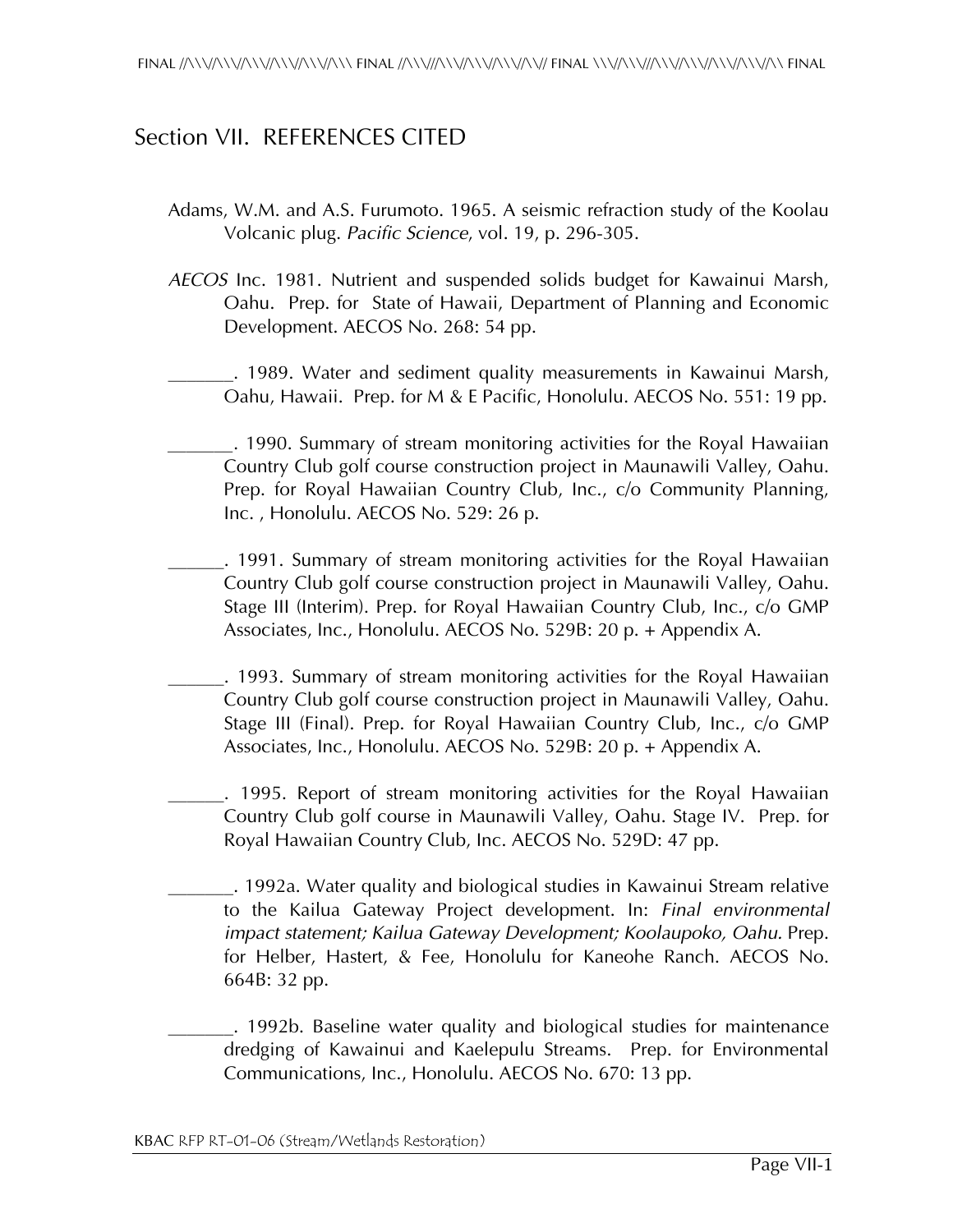- `Ahahui Mälama I ka Lökahi (AML). 2001. Studies Relevant to Restoration Efforts in Kawai Nui Marsh. RFP RT-01-06 (Stream/Wetlands Restoration). Prep. for Kailua Bay Advisory Council by `Ahahui Màlama I Ka Lókahi, November 23, 2001.
- Allen-Wheeler, J. 1981. Archaeological excavations in Kawainui Marsh, island of Oahu. Department of Anthropology, Bishop Museum, Honolulu, HI.
- Athens, J. S. and J. V. Ward. 1991. Paleoenvironmental and archaeological investigations, Kawai Nui Marsh Flood Control Project, O`ahu Island, Hawai`i. IARI Inc., Honolulu, Hi.
- \_\_\_\_\_\_, \_\_\_\_\_\_, and S. Wickler. 1992. Late Holocene lowland vegetation, Oahu, Hawai`i. New Zealand Journal of Archaeology, v. 14, p. 9-34.
- Bishop Museum. 2004. Draft wetland indicator list. Prepared by B.P. Bishop Museum and National Resources Conservation Service (NRCS). (Excel file provided by Clyde Imada, Bishop Mus. Staff).
- Conant, S. 1981. A survey of the waterbirds of Kawainui Marsh.
- Dansereau, P. and F. Segadas-Vianna. 1952. Ecological study of the peat bogs of eastern North America. Canad. J. Bot., 30: 490-520.
- Dames and Moore, 1961, Preliminary site investigation: proposed land development, Kawainui Marsh, Kailua, Hawaii, for the Trousdale Construction Co., Honolulu, Dames and Moore, Consultants in Applied Earth Sciences.
- Department of Land and Natural Resources (DLNR). 1994. Kawainui Marsh master plan. State of Hawaii, Dept. Land and Nat. Res., Rept. R-100. July 1994.
- Drigot, D. C. and M. B. Seto. 1982. Ho`ona`auao No Kawai Nui: A Multi-Media Education Guide. University of Hawai`i at Manoa, p.140.
- Elliott, M. E., and E. M. Hall. 1977. Wetlands and wetland vegetation of Hawaii. Prep. for U. S. Army Corps of Engineers, Pacific Ocean Division. 344 pp.
- Fletcher III, C.H. and A.T. Jones. 1996. Sea-level highstand recorded in Holocene shoreline deposits on Oahu, Hawaii. *J. Sed. Res*., vol. 66 no. 3, p. 632- 641.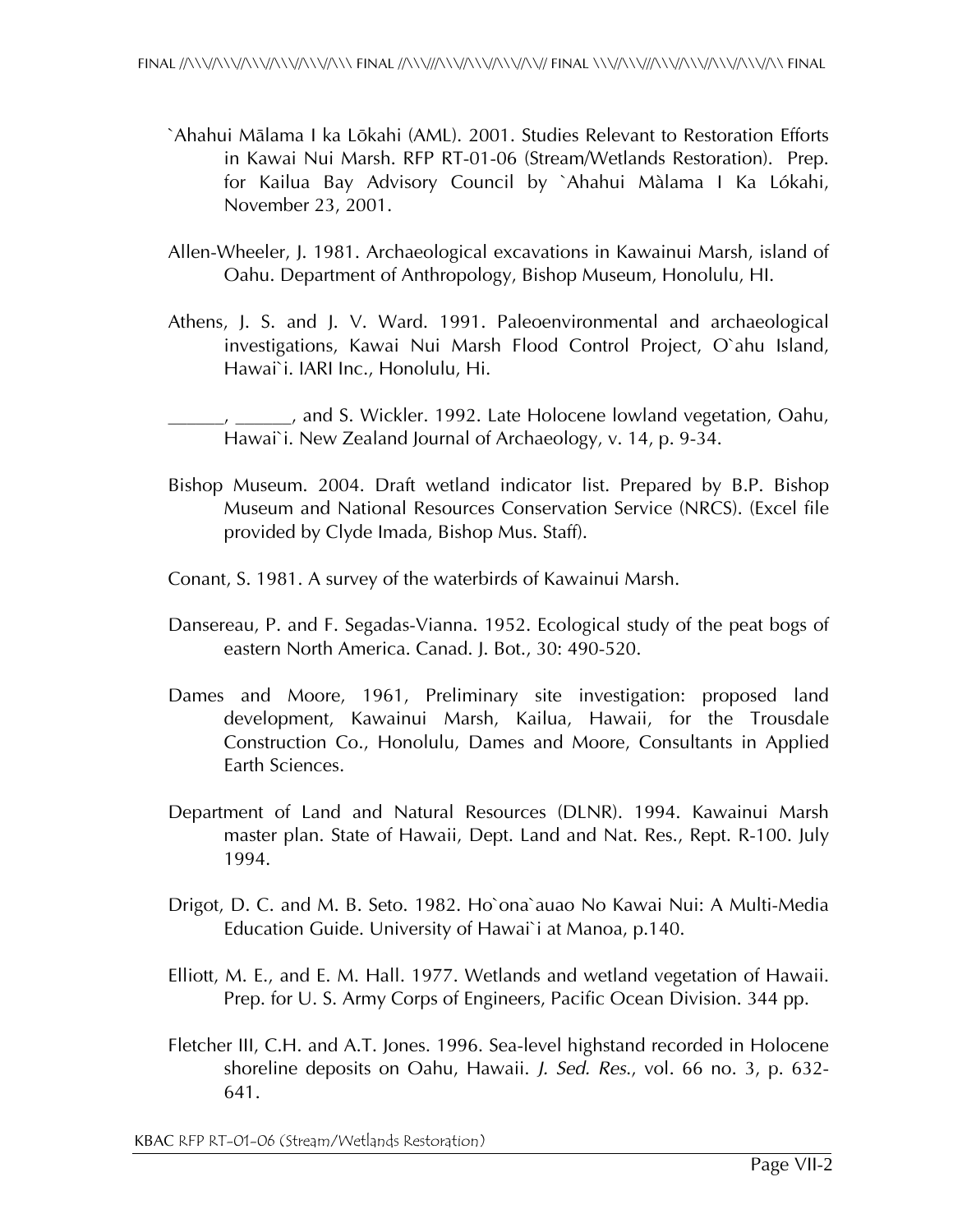- Hammatt, H. H., D. W. Shideler, R. Chiogioji, and R. Schoville. 1990. Sediment coring in Kawainui Marsh, Kailua, O'ahu, Ko'olaupoko. Prepared for M & E Pacific, Inc., by Cultural Surveys Hawaii, p. 68.
- Kelley, Marion, and Barry Nakamura. 1981. Historical study of Kawainui Marsh area, Island of Oahu. Prep. for Dept. Planning and Econ. Dev., State of Hawaii. 147 p.
- Kirch, P.V., 1982, The impact of prehistoric Polynesians on the Hawaiian ecosystems. *Pacific Science*, vol. 36(i), p. 1-14.
- Kraft, J. C. 1980. Unpublished coring at Kawainui Marsh. University of Delaware.
- M & E Pacific Inc. 1989. Kawainui Marsh flood damage mitigation project. Prep. for City& County of Honolulu, Engineering, Dept. Public Works. 84 pp.
- \_\_\_\_\_\_. 1990. Final environmental impact statement for Kawainui Marsh flood damage mitigation project, prepared for the City and County of Honolulu, Division of Engineering, Dept. of Public Works.
- McAllister, J. G. 1933. Archaeology of O`ahu. Bishop Mus. Bull. 104. Honolulu, HI.
- Mann, M. M., and H. H. Hammatt. 2003. Kawai Nui Marsh Environmental Restoration Project, mitigation plan & field verification & flagging. Kailua Ahupua`a, Ko`olaupoko District, Island of O`ahu. TMK 4-2-13. Prep. for Oceanit, Honolulu, Hawaii. 58 pp. + append.
- Moye, Robert J. 2002a. Preliminary sedimentological investigations of the Kawai`nui Basin, Kailua Ahupua`a, Ko`olaupoko, O`ahu, Hawai`i with Adam Williams and Andy McBride, Hawaii Pacific Univ. Report submitted to AML and KBAC.
- . 2002b. Preliminary analysis of the hydrology of the Kawai`nui Basin, Kailua Ahupua`a, Ko`olaupoko District, O`ahu. Prep. for `Ahahui Malama I ka Lokahi. 17 p.
	- \_\_\_\_\_\_\_ and K. Jessup. 2002. Preliminary analysis of the distribution of relic seeds in the sedimentary sequence of the Kawai`nui Basin, Kailua Ahupua`a, Ko`olaupoko, O`ahu, Hawai`i. Hawai`I Pacific University, Dept. of International Studies. 25 p. plus appendices.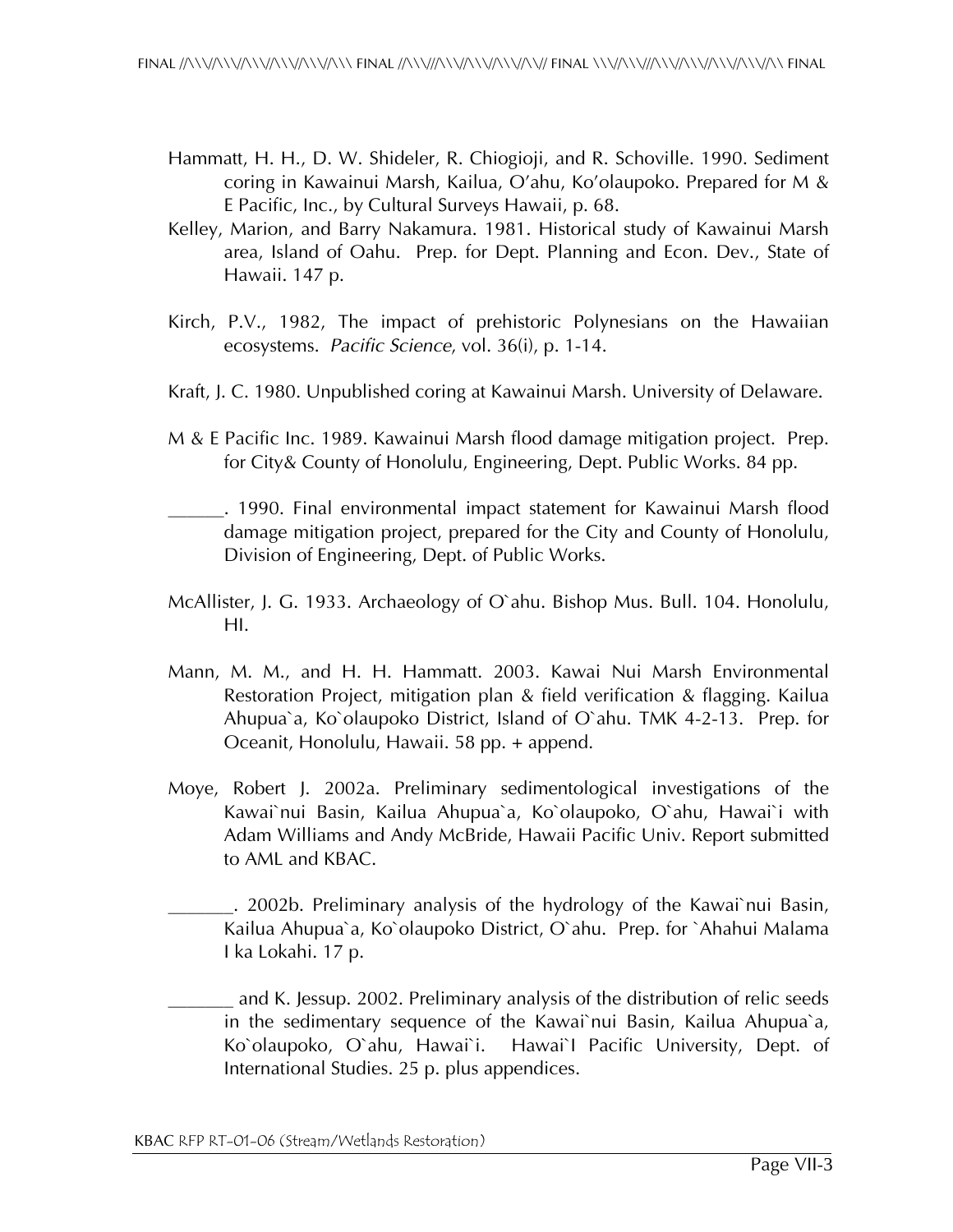- Oceanit Laboratories Inc. 2006 (draft). Kawai Nui Marsh Invasive Aquatic Plant Study, Draft Plant Study Report (Compilation), Kawai Nui Marsh, Kailua, O'ahu. Prep. For U.S. Army Corps of Engineers, Honolulu District. December 2005
- Reed, P. B., Jr. 1988. National list of plant species that occur in wetlands: Hawaii (Region H). U.S. Dept. of the Interior, Fish and Wildlife Service, Biological Report 88(26.13): 88 pp.
- Smith, Linda L. 1978. Development of emergent vegetation in a tropical marsh. M.Sc. thesis submitted to Botanical Sciences, University of Hawaii. 107 p.
- State of Hawaii Department of Land and Natural Resources (DLNR), and U. S. A. C. o. E.-P. O. Division. 2000. Kawainui Marsh Environmental Restoration Project. Project modification report & environmental assessment. .
- Stearns, H.T. 1935. Pleistocene shore lines on the islands of Oahu and Maui, Hawaii. *Bull. Geol. Soc. Amer*., vol. 46, p. 1927-1956.

\_\_\_\_\_\_\_. 1978. Quaternary shorelines in the Hawaiian Islands. *Bishop Museum Bulletin 237*, Bishop Museum, Honolulu, HI, p. 34-36.

- Strange, W. E., L. F. Machesky, and G. P. Woollard. 1965. A gravity survey of the island of Oahu, Hawai`i. *Pacific Science*, vol. 19, p. 350-353.
- Summers, C. 1964. *Hawaiian Archaeology: Hawaiian Fishponds*. (Honolulu, HI, Bishop Museum Press.)
- U.S. Army Corps of Engineers (ACOE). 1987. *Corps of Engineers Wetlands Delineation Manual*. Vol. Tech. Rept. Y-87-1. Environmental Laboratory, Dept. of the Army, Waterways Experiment Station, Corps of Engineers.
- U.S. Army Engineer District Honolulu. 1998. Final Ecosystem Restoration Report and Environmental Assessment / Findings of No Significant Impact for Kawainui Marsh Environmental Restoration Project,Kailua, Island of Oahu, Hawaii. In: *Kawainui Marsh Environmental Restoration Project. Project modification report & enviromnmental assessment.*
- Wilson Okamoto & Associates, Inc. (WOA). 1994. Kawai Nui Marsh Master Plan – Oahu, Hawaii. Report R-100 prepared for the State of Hawaii.